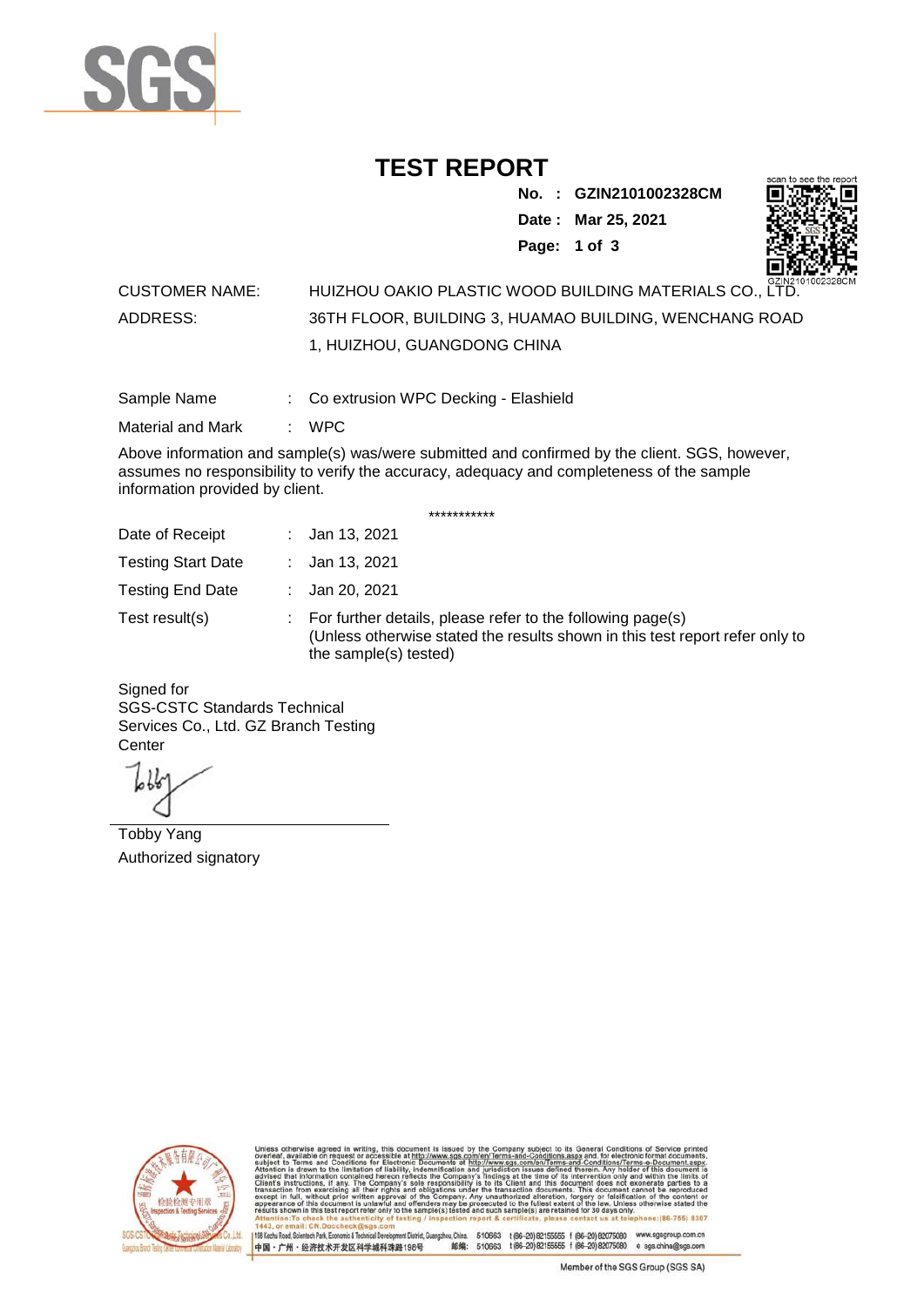

## **TEST REPORT**

**No. : GZIN2101002328CM Date : Mar 25, 2021 Page: 2 of 3** 

Summary of Results:

| No. | Test Item.    | <b>Test Method</b>                     | Result                      |       | Conclusion |
|-----|---------------|----------------------------------------|-----------------------------|-------|------------|
|     | Resistance to | EN 15534-1:2014+A1:2017<br>Section 7.5 | <b>Brinell hardness</b>     | 15MPa |            |
|     | Indentation   |                                        | Rate of elastic<br>recovery | 27%   | Pass       |

Note: Pass : Meet the requirements;

Fail : Does not meet the requirements;

/ : Not Apply to the judgment.

Original Sample Photo:





Conditions/Terms-e-Do<br>rein: Any holder of this nentDistrict,Guangzhou,China. 510663 t (86–20) 82155555 f (86–20) 82075080 www.sgsgroup.com.cn<br>格198号 邮编: 510663 t (86–20) 82155555 f (86–20) 82075080 e sgs.china@sgs.com 198 Kezhu Road, Scientech Park, Economic & Technical Develop 中国·广州·经济技术开发区科学城科珠路198号